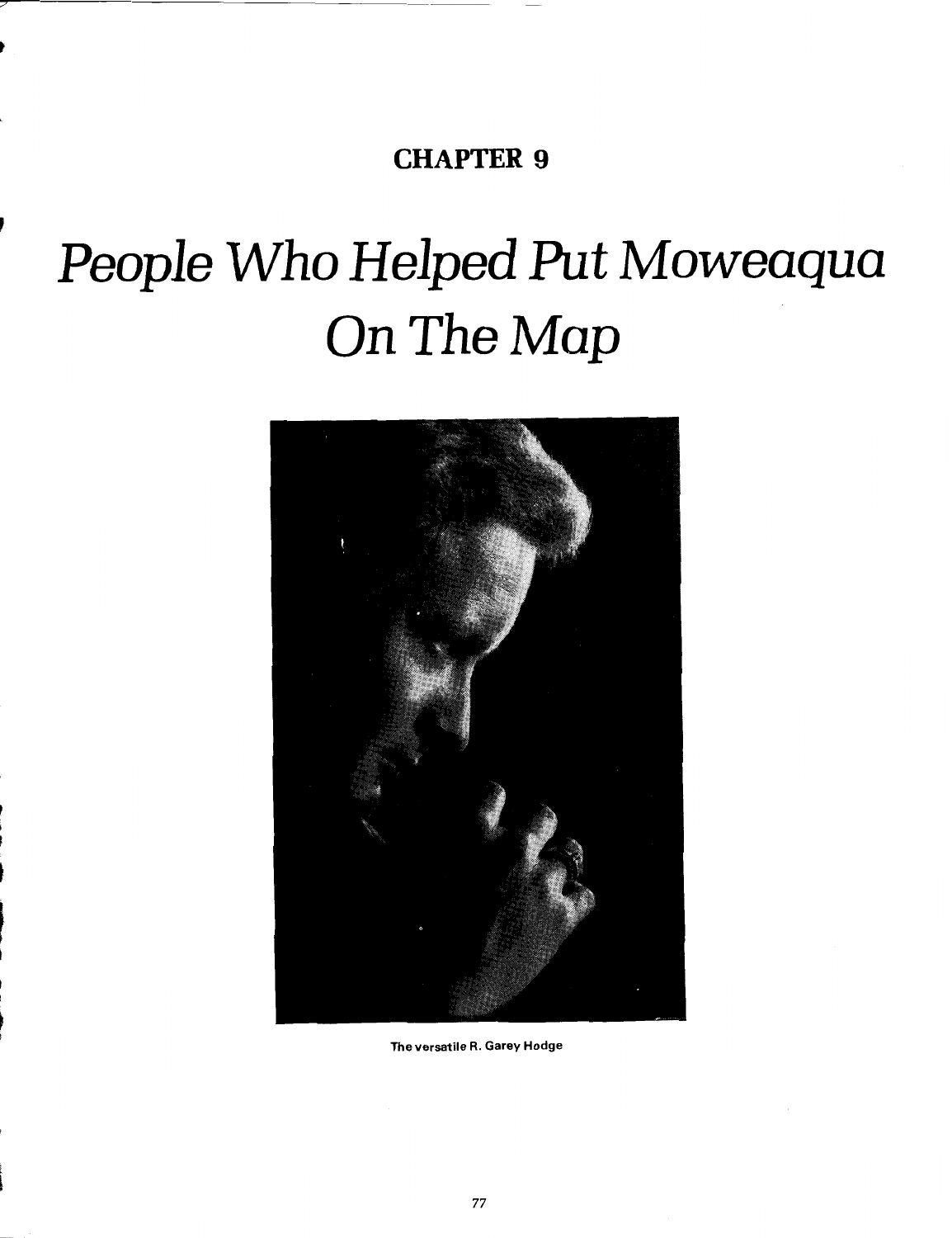Moweaqua has had its share of citizens who have established themselves in various fields. These contributions range from art to politics. The following resumes present a brief look into their lives and perhaps give encouragement to the present generation demonstrating that being from a small town can be an asset. Their names could well be included in the Tricentennial Book.

#### **ARTIST WITH BRUSH AND PEN**

Sherry Lowe Wempen, a native daughter of Moweaqua, has captured much of the history and beauty around her hometown by putting it on canvas. She uses oils or watercolors, large canvas or miniatures; and has painted over a hundred pictures, many of them winning ribbons at art shows. Her pen, too, is versatile; it might be a poem, a child's story, or an article vividly describing a vacation or experience. Many of these have also been published. Sherry is a member of the National League of American Pen Women.

#### **THE VERSATILE R. GAREY HODGE**

Garey was born in Moweaqua July 27,1937. He graduated from Moweaqua High School, received a Master's Degree with distinction, from Eastern Illinois University, attended Chicago Academy of Arts, and a bummer at Harvard University. He is head of the art department and is boys tennis coach at Lanphier High School in Springfield, as well as instructor for the Springfield Art Association, and on the Executive Council of the Illinois Art Education Association.

Garey has exhibited in more than two dozen art exhibitions - some of them in Peoria, Decatur, Springfield and Chicago. He has also shown his sculpture and paintings in St. Louis, Evansville and New York City. This accomplished artist has also exhibited internationaly, in London and Barcelona. Some of the exhibits are one, two or three man exhibitions.

He has received many honors such as having the cover painting on the November issue of LaRevue Moderne, Paris, France; New York World's Fair Sculpture Award; listed in Artists, USA (70-71); and in 1973 Who's Who in American Art.

Garey is a member of many educational, sports and dramatic organizations, and has travelled throughout the United States and Europe. He specializes in sports paintings of professional athletes including the St. Louis Cardinals, Chicago Bears, racing driver A1 Unser, St. Louis Blues hockey team, and world team tennis player, Rod Laver

### **MABEL GREGORY WALKER WRITES HISTORY VOLUME**

Most of the following is taken from the Moweaqua News, 1930:

Mabel was born in Shelby County the daughter of Mr. and Mrs. Franklin Gregory.

The friendship shown to the Moweaqua Public Library in its infancy has not ceased with time, and a number of volumes have recently been added to its shelves by very interesting persons. The Making of a Nation was the gift of Mrs. Mabel Gregory Walker of Columbus, Ohio; one of the three collaborators of the volume, which is a history of the United States.

Until a few years ago, Mrs. Walker made her home in Moweaqua graduating from the local high school, after which she received her B.A. degree from the Ohio State University, Columbus, Ohio. She was a pupil in the history class of Prof. Harry Barnes, faculty member of the University of Boston; and it was his suggestion that the Making of a Nation be written.

As originally planned, Mrs. Walker was to cover the period from the beginning to the Civil War; and the instructor was to complete the volume, while Elizabeth Anthony Dexter was to serve as critic. However, it so happened that the writing of the complete history was done by Mrs. Walker and the volume bears the names of all three persons. She received her doctor's degree after the publication of the volume, hence the scholastic letters were omitted from her name of authorship.

Mrs. Walker is the author of several short stories for children and several other histories. She also is the author of a novel, A Saga in Green.

#### **WRITES FOUR NOVELS ABOUT HOMETOWN**

The following information is from many issues of the Moweaqua News:

Dora Aydelotte was born in Illinois in 1878, spent her early life in Moweaqua, and died at the age of 90. She spent most of her later life in Oklahoma. Her father was a partner of J. T. Haslam in one of the early dry goods and grocery stores in the Moweaqua area.

Though she attained fame in the literary world, she first went to art school in Richmond, Virginia ia 1900. Miss Aydelotte had work published in the Forum, by the Dodd Mead Company, and portions of her work were broadcast over radio station WCFL, Chicago. She received the annual prize award of the National League of American Penwomen, was an honorary member of the National League of Pen Women, and conducted writing classes in Oklahoma City. Most of her material was taken from pioneer background in Moweaqua and Oklahoma, and she gave the local library copies of her writings.

She is best remembered for her six novels. Her first novel, Long Furrows, had as its format the story of the Miller family with the setting around her hometown as she remembered it. Its title was taken from the 125th Psalm. It is a vivid story of the hardships, heartbreaks, and joys of two generations ago, at the end of the nineteenth century.

Green Gravel is the attractive title of Miss Aydelotte's second book. It is a charming story of youthful exuberance and experience, suitable for girls from 8 to 80 to read and enjoy. Although the author's characters are modeled after local residents, they did not always recognize themselves because of the many changes Miss Aydelotte made to suit the exigencies of her plot. The title is derived from a game stretching far back into antiquity. Such landmarks as Keiser's Hall, the old calaboose, the schoolhouse, and many other places and events came to life on her printed pages.

Trumpets Calling, her third novel, had excellent advance reviews of the quality and accuracy of the pioneer story whose setting is the Cherokee Strip in Oklahoma. You can feel the burning merciless heat, protracted droughts, interspersed with emotions of heartache, love and laughter.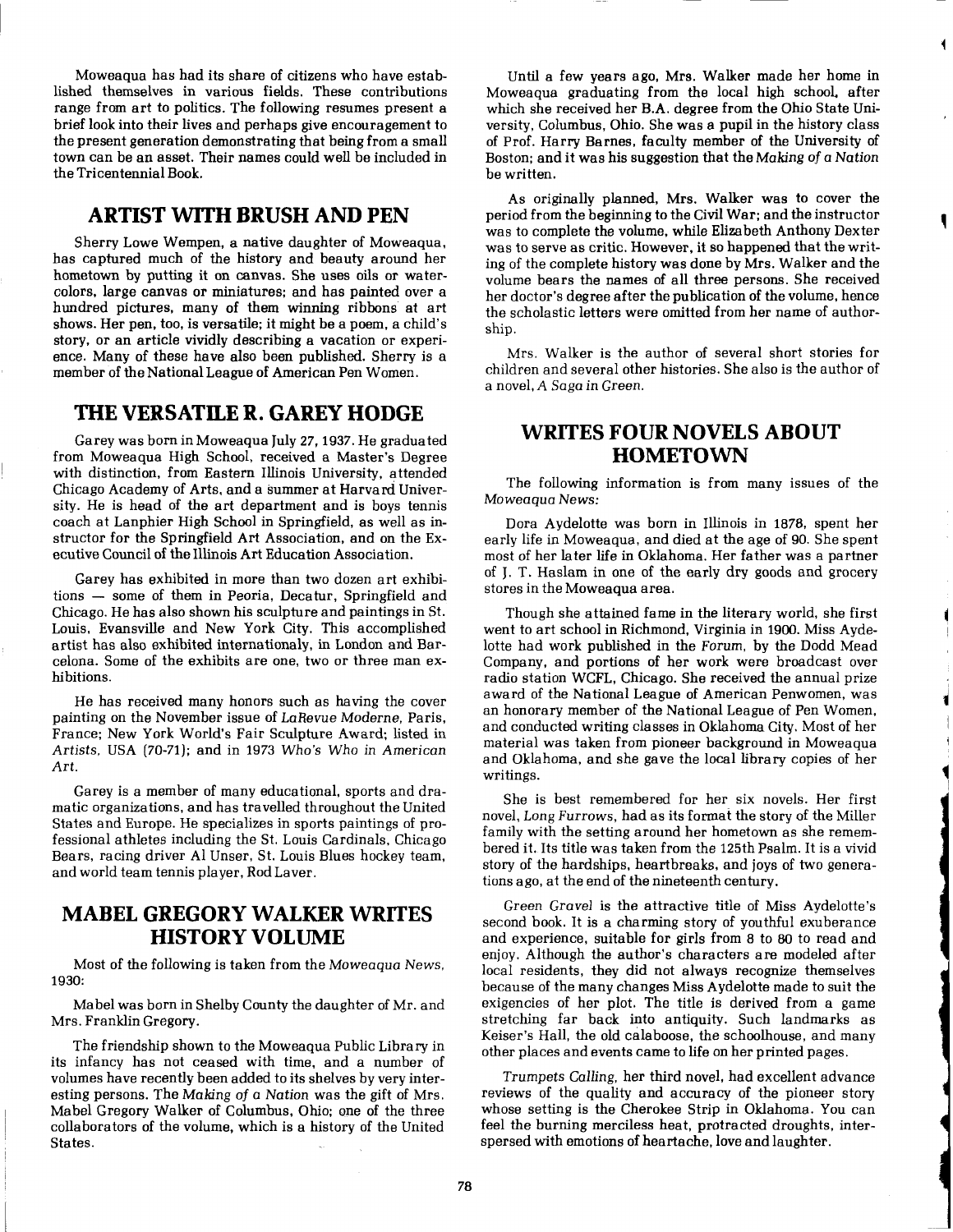Full Harvest is the rich and plenteous title of the fourth book written by Dora Aydelotte. It is a sequel to her first novel, continuing the saga of the Miller family in its detail and photographic clarity. Her other books were dedicated to members of her family, but this one was dedicated to a personal friend, Mrs. Edna Sollars, who also was a Moweaqua resident and author in her own right.

Dora Aydelotte, the Sage Woman of the Cornland (the title given to her by the editor of theForum), has vividly portrayed the "good ole days" in words that brought her fame and helped to put Moweaqua on the map, probably getting many to get out their atlas to see where this little village was on the map of the USA.

**A** fifth novel, The Run of the Stars, came off the press in 1940. The story tells of the long and stubborn fight waged by 1940. The story tens of the long and stabborn right waged by<br>the common man against the wealthier overlords. You will<br>enjoy the setting of this novel — the country store with its glittering tin can front and the people who come alive as the fight is won and the free range of the old west is no more.

A year later followed Across the Prairie which tells of the ill-fated "Boomer Army" and its hopeless attempts to settle the great southwest by force and lawlessness as Tenny Travis stands unfalteringly for the preservation of the home.

### **I. N. CORRINGTON WRITES POETRY**

The following item appeared in the Moweaqua News in December 14,1932:

Friends have received copies of Isaac Newton Corrington's latest book The World's Love Story which is read with interest and profit. It is expressed in excellent language. The book is dedicated "To My Little Crew and You," the latter being his wife, Minne Ferre Corrington.

Other gift books written by our former townsman and musician are The Quest for Immortality, America's Historic Dawnings, Sage, Sand, and Sunshine, and The Spirit of the Desert.

Mr. and Mrs. Corrington and their two sons are now living in Pasadena, California.

### **EDNA SOLLARS HAS WRITING CAREER**

Most of the following was taken from the Moweaqua News, 1937:

In the May 1937 issue of Coronet, that handsome smallsized magazine, appears the name of Edna Sollars signed to an article entitled, "The Queen and The Cat," the first of six on nursery rhymes. This discusses the origin and meaning of the cat and the fiddle.

Readers of the Decatur Review will remember that Edna Sollars was the Review's correspondent in Moweaqua for many years. She wrote many articles about the history and highlights around our village. She had a way with words which made her articles very descriptive and enjoyable to read. In addition to her correspondence of community news, she wrote many feature articles. For those who did not know Mrs. Sollars, the interesting fact is that she was blind from the birth of her only child, Pauline. To the amazement of many she made her way about Moweaqua almost as well as anyone with eyesight.

She lived in Chicago for many years with her daughter, Pauline, who had married Gid Housh also a Moweaqua native. She did not quit her writing, in fact she increased it until now she has a more than comfortable income. She gathered her information by interview and turned it into readable copy on her typewriter.

She also writes syndicated articles. One of her recent ones was on furniture and appears in the Catholic World and she has written for Commerce, a business magazine published in Chicago for the Midwest. In addition she does considerable free-lance writing. She became the editor of a section in Gardens and Modern Homes in 1935 for a number of years.

Many will remember her as the teacher for the Mary and Martha class at the Methodist Church for many years. Though maybe she had not "seen" you for many years, all she needed to do was hear your voice. And on the trips that she took, through other's eyes she saw so much more than others whose sight was perfect. In her conversation she would always tell "What she saw". She was frequently in the audience of the local Lyric during the silent films, and her companion would read the captions. When "talkies" came in she enjoyed them even more. Being blind did not prevent Mrs. Sollars from attaining goals that many without that handicap have been unable to reach.

#### **ELLE BOWERS** , **ACTRESS**

Eleanor Bowersock, daughter of Mrs. Lou Gregory Bowersock, spent her early childhood on a farm one mile west of Moweaqua. Her great-grandfather, Michael Schneider was one of the founders of Moweaqua.

Mrs. Bowersock moved to California in the 1940's and since 1945 Eleanor has been active in film and television work, using the stage name Elle Bowers.

Elle has worked at all the major Hollywood studios and in the early 1950's worked as June Allyson's photographic double. She has worked in films with Marilyn Monroe, Bette Davis, Barbra Streisand, Orson Welles and Pat Boone. Ma and Pa Kettle, Chained, Lili, Violent Saturday and For Pete Sake are a few of her film credits.

In television, she appeared in many of the Raymond Burr "Perry Mason" episodes and most recently in "Doc Elliot" opposite James Franciscus. She often appears in commercials, work she thoroughly enjoys as it is less time consuming. Elle makes her home in Beverly Hills, California.

#### **ISABEL WITHERS, ACTRESS**

Isabel Withers was born Isabella Irene Withers on Jan. 20, 1896 a daughter of Edward H. and Minnie Snow Withers. Her father was a photographer, who in the 1880's had what was then called a "photo car". He was one of the finest photographers in the Moweaqua area. Isabel spent a good portion of her youth in Moweaqua, often times in the home of her aunt, Mrs. Valentine Snyder, Jr.

She attended acting school in Kansas City and her first professional acting was for William Keighley in the stage play, The Melting Pot. Since that time she has appeared in over thirty plays, appearing opposite Geo. M. Cohan, Elliot Nugent, Pauline Frederick and Charlotte Greenwood. Her first film appearance was in 1930 opposite Joan Crawford in Paid. Altogether she appeared in more than forty films and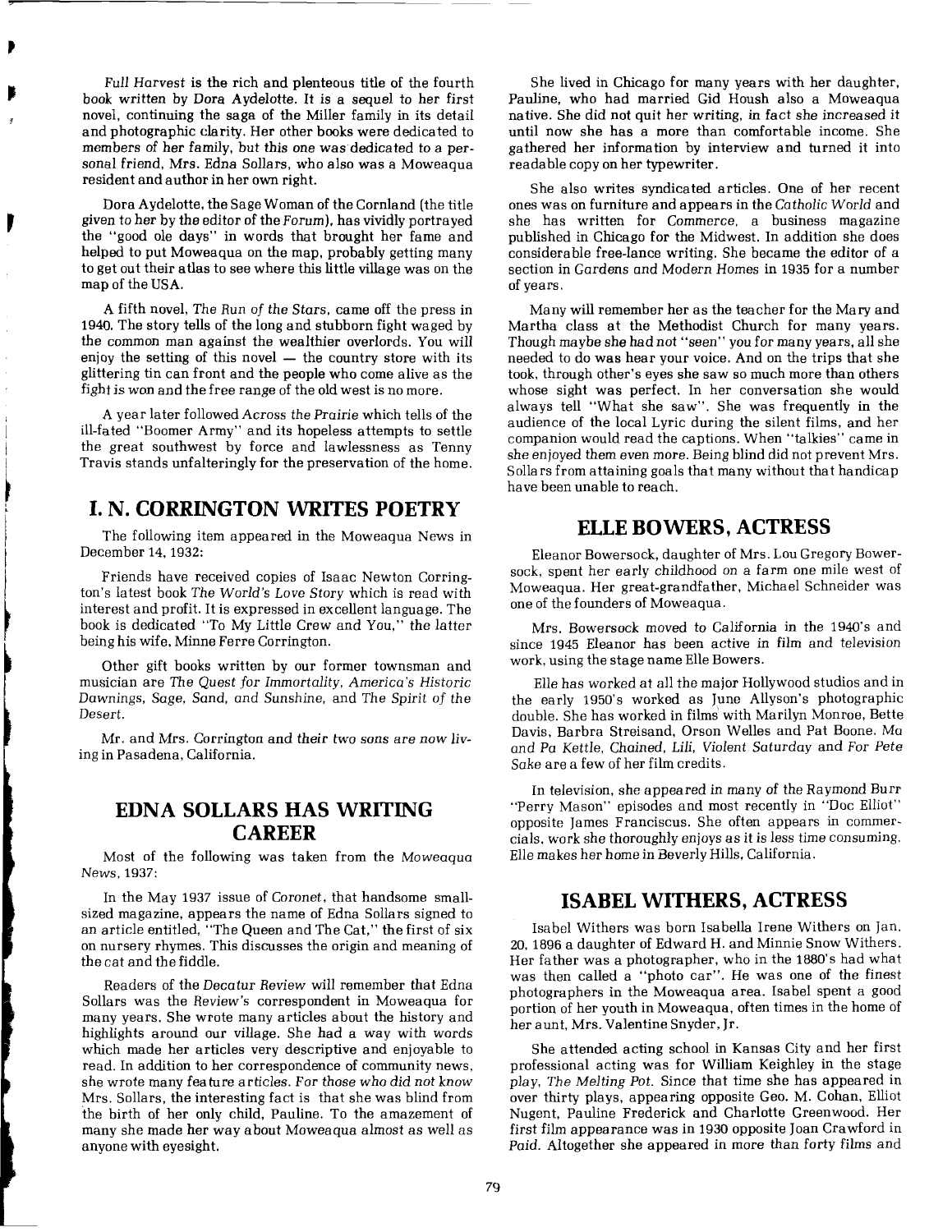numerous radio and television productions. Her last professional acting was in a 1960 TV segment of Robert Taylor's Detectives.

Miss Withers died September **3,** 1968 and following services in Hollywood her remains were sent to Moweaqua for burial in the West Side Cemetery.

#### **MUSIC BY JAY COFFMAN**

On October 31, 1917 the following article was printed in the Moweaqua News:

A new music roll for a player-piano is made from the music composed and written by Jay Coffman. It is an instrumental ragtime composition, first published in sheet music form as a piano solo, later the music was put on rolls for the player-piano. The company who cataloged and manufactured the rolls, say it has been a good seller and have asked Mr. Coffman to send them more of his compositions. The tune is titled Jerusha Pepper Rag.

#### **DON DREW OF THE CHEER10 BOYS**

DonDrew, who has added much color to our village, is the son of P. L. and Frances Drew. Don was a music pupil of Grant Hadley at the Millikin Conservatory of Music and is a member of Delta Sigma Phi. In 1941, he married Mary Dob son, the daughter of Dr. and Mrs. J. W. Dobson. Mary attended Millikin and is a member of Alpha Phi Omega. They have one son, Don. The following is taken from the Moweaqua News as we scanned it for additions to our history book.

The Cheerio Boys were one of the most popular musical organizations ever known in this city, and as their name suggests, lend an atmosphere of cheer and dash to every gathering in which they perform. The group began quite informally. Lloyd Adamson and Don Drew were driving gaily along the local streets, humming to themselves as they dodged various autos and trucks. Hearing a hail from a nearby corner, they picked up Tom Nalbach, and the humming duet became a trio. Before many blocks had been traversed, another lad was added to the number, and Charles Stout made the fourth. They decided to meet in the hospitable Drew homestead. Mrs. Drew became their inspiration and critic. That was three years ago and the sings and friendships have continued to sing at lodges, schools, churches, celebrations, fairs, etc., always receiving a repeated and enthusiastic encore.

All were lettermen in football, and all but one had won basketball letters. They all graduated from Moweaqua High in 1928-29.

It would not be complete without including the trip the Cheerio Boys took in '29. Leaving Moweaqua Friday morning at 8:30 A.M. they journeyed southward on a sight-seeing trip. By way of Pana, Vandalia, Sandoval, Flora and other towns they returned home. They sang on street corners and passed the hat after Don gave his line about making their way back home. They sang at an auto race in Breeze, netting \$10. They arrived home Sunday, one flat tire and one rain shower being their only misfortune during the trip, and they counted it a wonderful outing.

Don Drew was accepted for the men's chorus in the St. Louis Municipal Opera the summer of 1933. He was one of thirty to be taken from **800** aspirants. After the three months season closed, Don was one of the chorus chosen for a two

week contract by the St. Louis Theater to give sketches from the operas. Later Don was again one of the chorus as they boarded a special train for Texas to give the following operas: Florodora, Nina Rosa, and Bittersweet. Don was one of fifteen that was chosen.

He toured with the chorus in Schubert's Opera as they travelled through the midwest. In 1933 he appeared at the Grand Opera House in Chicago. In 1936, he was in a Paramount singles reel taken in New York City. The sketch, **A**  Broadway Highlight was taken from Earl Carroll's Vanities.

Don appeared in twelve musicals with the St. Louis Opera. The troupe appeared at the Dallas State Fair, then one night stands in Oklahoma City, Tulsa, Little Rock, Memphis, Nashville, Columbus, and Chicago. Then he went to New York where he played Vaudeville and was in three shows on Broadway, Bittersweet, Say When with Bob Hope and Earl Carroll's Vanities.

Since he and Mary both drank from Flat Branch, they "commute" between California and the old hometown. They have fixed up "their old homestead" in the former telephone office that he and his father, P. L., operated for many years. The decor has many reminders of the good old days.

#### **TED CARSELL, MUSICIAN**

Ted Carsell, son of Mr. and Mrs. Ed Carsell, was born in Moweaqua and attended the Moweaqua schools. He was active in local theatrical productions and was very talented in both the musical and acting fields.

Deciding to pursue a career in the entertainment field he attended the Decatur College of Music and later studied pipe organ in Greensburg, Ind. During the days of silent films he served as the pianist at the Lincoln Square Theater in Decatur and the Lyric Theater in Moweaqua.

At one time he was the pianist for the Leslie Sanders evangelistic group, appearing throughout the midwest and south. For a time he was with the Charlie Wortham tent shows, a popular form of entertainment during the 1920's. In 1926 he was with the Blair-Donovan Company appearing in. legitimate stage and vaudeville acts in Chicago and throughout the midwest. Being a talented musician he was always in demand and played at numerous supper clubs.

Ted is now retired and resides in Santa Rosa, California.

#### **GEORGE L. MEREDITH**

George L. Meredith came to Moweaqua as an orphan in 1918, when he was seventeen. Several people befriended him and helped'him find various kinds of work. He studied law and osteopathy in his free time. In 1926 Mr. Meredith and Syrena Howse were married, bought a farm near Patoka, Illinois, and spent sixteen years there. They then returned to Moweaqua and bought a home at 230 North Macon Street where Mr. Meredith set up an osteopathy practice. After fifteen years he retired and the Merediths moved to Mountain Home, Arkansas, where they iive. He later practiced osteopathy there. Mr. Meredith began composing songs and has written over **75** to date. One song, "Blue Southland," was in Paul Robeson's repertoire. Another, "Pretty Moon," was in an album which made ninth place on the charts. His newest song, "Pictures in the Rich, Red Wine" is to be released this summer.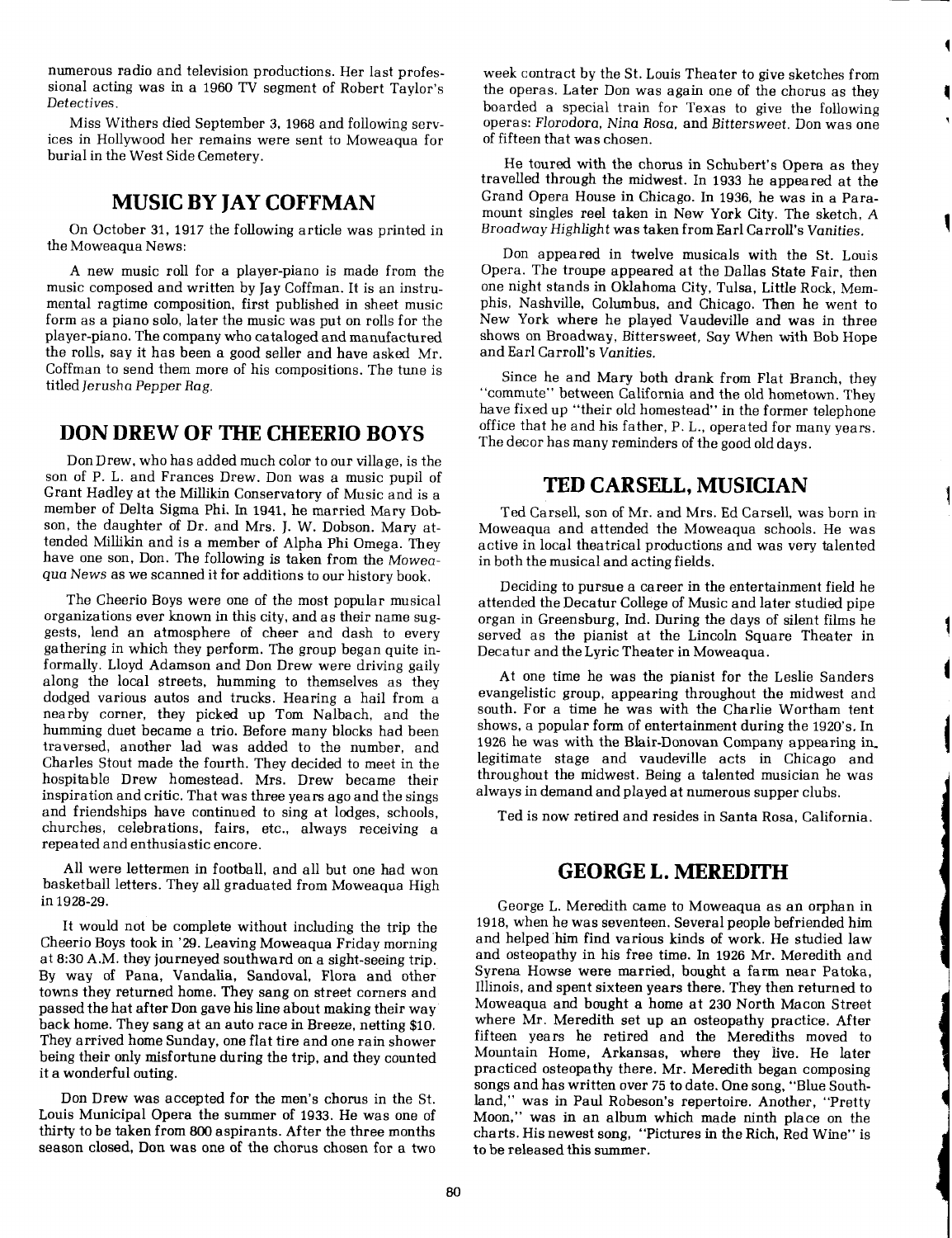Taken from the Moweaqua News, January 17, 1945: "Moweaqua Man Has Song Accepted for Publication." Mr. George L. Meredith has been informed that a song written by him has been accepted for publication by a New York music company.

**I COWEN HILVETY**<br>
Owen Hilvety was born March 27, 1904 in Shelby County,<br>
the oldest child of Luther O. and Sallie Ahl Hilvety. Owen Owen Hilvety was born March 27,1904 in Shelby County, showed his mechanical ability as a very young child. Ne could showed its inechancel abouty as a very young child. He could<br>hame the parts of a steam engine before he learned his<br>ABC's. He started running that steam engine for his father's

**b** threshing rig when he was ten years old. In farming he has always been forward looking. He was among the first in the community to practice minimum tillage and was one of the first to study and use chemical fertilizers and weed killers, which he now distributes.

> Owen started repairing cars and tractors in a small shop as a side line to his farming. Next he converted an old bus into a traveling welding and machine shop so he could take the shop to the work. He repaired broken tools and machines<br>and built a few bridges. He went all over the country for several tire companies changing steel tractor wheels to rubber. If a missing part is not at hand. Owen makes the part. He **k** designed and made the hydraulic basketball goals for the new Moweaqua School.

**1** Owen designs and manufactures parts for sprayers for **111 COMPACT COMPACT COMPACT COMPACT COMPACT COMPACT COMPACT COMPACT COMPACT COMPACT COMPACT COMPACT COMPACT COMPACT COMPACT COMPACT COMPACT COMPACT COMPACT COMPACT** 



Since Owen's hobby is piloting his own airplane, he built hangers and a small airfield on his farm, the first in Shelby County. Many local pilots learned to fly from Hilvety Airport. Owen has a rating of Captain in the Civil Air Patrol.

The R.E.A. magazine, Farm Journal, SuccessfuI Farming, and the Prairie Farmer sent their photographers for items for their magazines at regular intervals.

Owen is married to the former Blanch Garrett and they have one son. Neal.

#### **INVENTS NEW TYPE OF MOTOR**

The following is an excerpt from the Moweaqua News issue of April 12,1939:

J. C. Connor of Peoria, Illinois, formerly of Moweaqua and Ted Moore of this village, have invented a new rocket type motor on which they have been working for the past three years and expect to have patented in the near future.

This motor is claimed to make a savings of 80% on fuel, eliminates the use of cylinder oil and water cooling system. Simple in construction, it also eliminated the crankshaft, pistons, and valves.

Small in construction this new rocket type motor will develop an immense amount of horsepower and speed.

## **MONTANA SENATOR WAS**

The following is condensed from an article in the Moweaqua News, February 17,1926:

Senator Glenn Corrington is another example of leaders coming from a rural environment. He spent all of his boyhood in Moweaqua, graduating from the high school class of 1905, and then going as a student to the University of Illinois and later graduating from business college.

Mr. Corrington went to the more sparsely settled west, settled in Montana where he homesteaded until he proved his claim. He later went into business in Ryegate, was its mayor for several years, and is now a member of the Senatorial Body of his state.

### **JAMES E. DUFFY, ABC TELEVISION PRESIDENT**

The following is taken from a personal letter from Mr. Duffy and his best wishes for much success for the Moweaqua Bicentennial Celebration.

Mr. Duffy lived in the mid 1930's with his mother and grandmother and grandfather on the John Wheeler Adams Farm, just west of town. This formerly had been the John Ponting Farm and represented a landmark in this area of the country. He attended Moweaqua public schools from kindergarten to the second grade and remembers the mine disaster of 1932. His mother, Corrine Longenbaugh, and her mother, Helen Longenbaugh, and her brothers and sisters lived in Moweaqua in a house across from the old hospital and funeral home for a number of years. His mother and grandmother are deceased.

Through the years, he has had the pleasure of visiting MG **Owen Hilvety** weaqua on occasion, and it still stands strongly in his